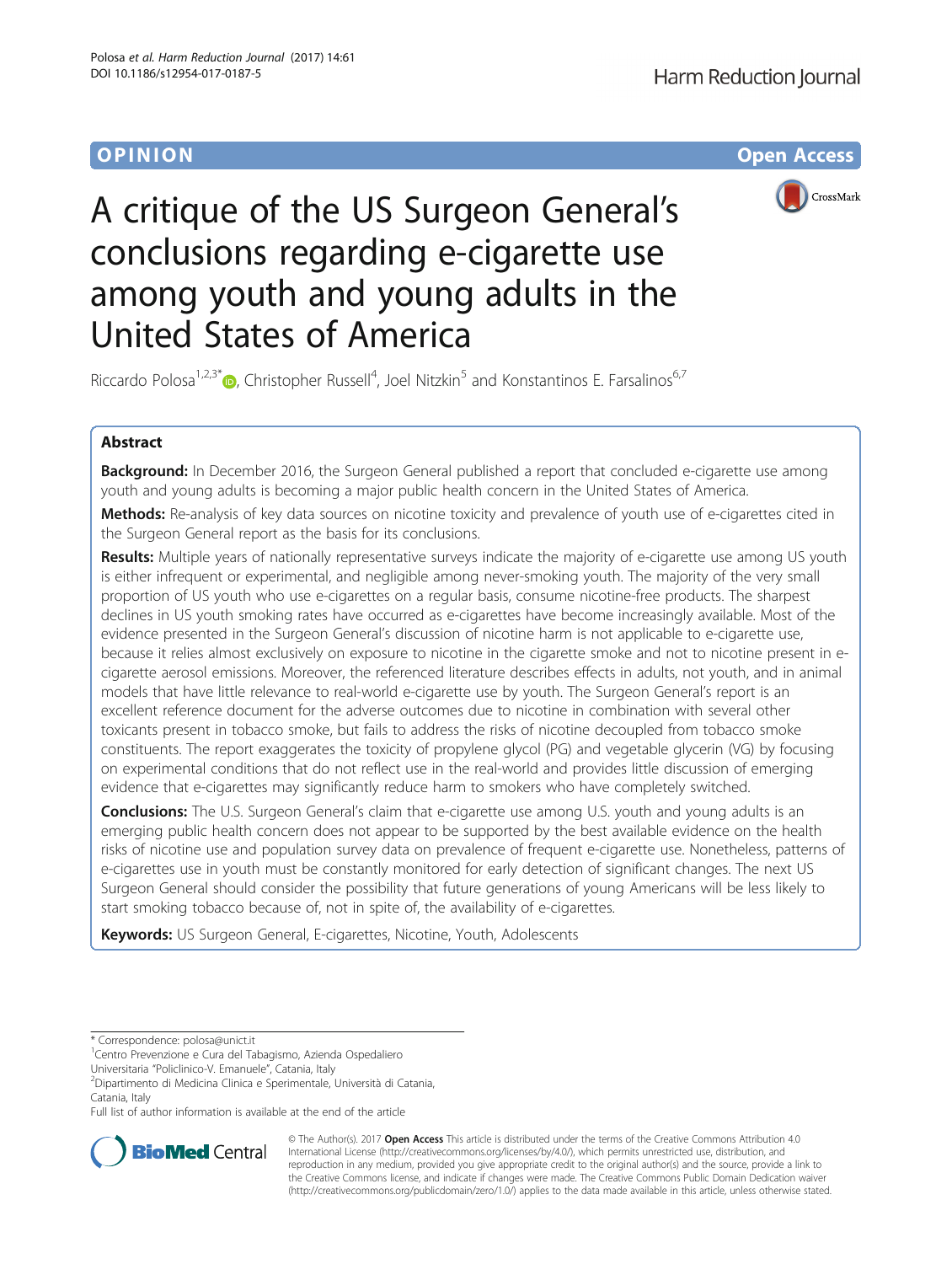# Background

As 'America's doctor,' the US Surgeon General on the Public Health Service is the most authoritative voice on matters of public health, preventive medicine, and health promotion in the United States of America. A core responsibility of the Surgeon General is to communicate the best available scientific information to the public regarding ways to improve personal and public health. The landmark 1964 report of the Surgeon General on the adverse health consequences of tobacco smoking [\[1\]](#page-7-0), for example, heightened global awareness about the harms of smoking and inspired public health and legislative initiatives to reduce the burden of tobacco use on individuals who smoke, their families, and wider society. Subsequent Surgeon General's reports have expanded our understanding of the health consequences from active and passive smoking across an expanding list of diseases and organ systems [\[2](#page-7-0), [3\]](#page-7-0). The Surgeon General's reports have been instrumental in communicating to both smokers and healthcare professionals that quitting smoking fully and at the soonest opportunity is the best action a smoker can take to improve his or her health in the short- to long-term, and consequently, steady progress in curtailing the rate of smoking-related morbidity and mortality in the USA has typically followed the publication of these reports.

On 8 December 2016, now former US Surgeon General, Vivek M. Murthy published his first report on ecigarette use among youth and young adults in the USA [[4\]](#page-7-0). Based on a review of data on the patterns, perceptions, correlates, and health effects of e-cigarette use among youth and young adults in the USA, the Surgeon General concluded that exposure to nicotine and other chemicals through e-cigarettes pose serious health risks to young people (chapter 3), and that e-cigarettes are being used by a rapidly increasing proportion of youth and young people in the USA (chapter 2). As such, the Surgeon General states in the report's preface that "ecigarette use among U.S. youth and young adults is now a major public health concern."

Obviously, efforts should be made to deter use of ecigarettes by unintended (from a public health perspective) population subgroups, specifically non-smokers and youth. However, since e-cigarettes could be part of a broader strategy for reducing tobacco-related harm in the population, policy decisions that would change the availability and attractiveness of e-cigarettes should weigh the likely protective and harmful effects of ecigarette use by different population groups. In this paper, we present data that show e-cigarette use to be substantially less harmful and less frequent among young people in the USA than the Surgeon General suggests. In particular, we examine data that were available to, but not included or minimally discussed by, the Surgeon General, that suggest the risks of long-term inhalation of e-cigarette vapor is likely to carry a fraction of the risk associated with long-term inhalation of cigarette smoke, and that majority of e-cigarette use among US youth is infrequent and experimental, minimal among never-smoking youth, and does not actually involve nicotine use. Together, we argue that these data do not support the claim that e-cigarette use among US youth is of substantial public health concern, and instead argue e-cigarettes may represent a significant opportunity to accelerate the USA' progress towards its first generation of smoke-free Americans.

# Critique of chapter 2: patterns of e-cigarette use among US youth and young adults Foreword

Chapter 2 of the Surgeon General's report describes patterns of e-cigarette use among youth (12–17 years) and young adults (18–24 years). The report makes repeated statements about 'the number of young people who use e-cigarettes'; for example, "E-cigarette use has increased considerably in recent years, growing an astounding 900% among high school students from 2011 to 2015" (p. 7). This statement is true when 'use' is measured as the proportion of young people who have ever tried using an e-cigarette, even once, in their lifetime. However, one-time or experimental use of an e-cigarette is extremely unlikely to increase any individual's risk for developing any disease known to be caused by smoking. Rather, pre- and post-market population models of the public health impact of e-cigarette use are more meaningfully informed by data on the prevalence of three characteristics of e-cigarette use that were afforded only limited discussion by the Surgeon General: frequency of e-cigarette use, the nicotine concentration of e-cigarettes used, and the smoking status of the e-cigarette user.

## Ever-use vs. frequent use

The Surgeon General's report draws heavily from the National Youth Tobacco Survey (NYTS) and the Monitoring the Future Study (MTF) [[5](#page-7-0)–[8](#page-7-0)], two nationally representative surveys of US youth. Despite being reported by these surveys, the Surgeon General's report provides little discussion of the rate of frequent e-cigarette use, defined as use on at least 20 of the past 30 days, among US youth. Measures of e-cigarette use, which do not capture frequency, intensity, or reasons for use, are largely uninformative and provide misleading conclusions about the individual as well as public health impact of e-vapor products [[9](#page-7-0)].

While these surveys do indeed show youth rates of ever-use of an e-cigarette have increased by several hundred per-cent in recent years, they also show youth rates of frequent use of an e-cigarette, which is more strongly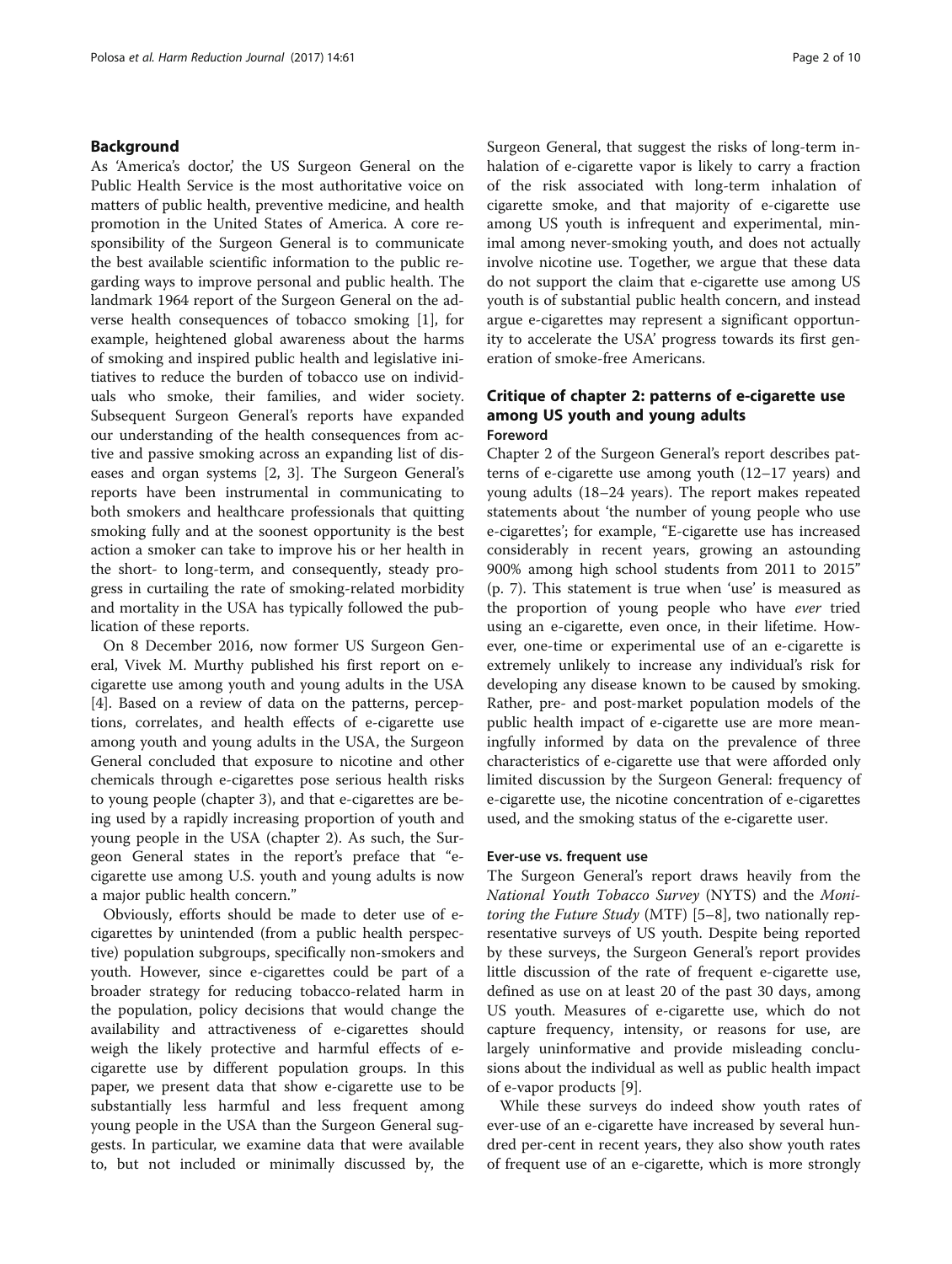indicative of a behavior likely to be sustained, and so, more strongly associated with health outcomes, have remained very low between 2011 and 2015. Data from the 2015 NYTS, for example, reveal that, among middle school students, 13.5% have ever used an e-cigarette (i.e., ever-users) and 5.3% have used an e-cigarette at least once in the past 30 days, but only 0.6% have used an ecigarette on at least 20 of the past 30 days (i.e., frequent users) [\[4\]](#page-7-0) (p. 29). Among high school students, the respective rates were 37.7, 16.0, and 2.5% [\[4](#page-7-0)] (p. 30). Similar patterns have been observed among young adults too, with the 2013–2014 National Adult Tobacco Survey finding rates of ever-use, current use, and frequent use among those aged 18–24 years to be 35.8, 13.6, and 2.0%, respectively [[4](#page-7-0)] (p. 38). The 2014 MTF survey, too, revealed that although past 30-day e-cigarette use was reported by 17.2% of 12th graders, only 6.6% had used e-cigarettes for > 5 days in the past month [\[10](#page-7-0)].

#### Frequent e-cigarette use according to smoking status

The 2014 MTF survey showed that frequent e-cigarette use was extremely rare among never-smoking youth: only 1.7 and 0.7% of never smokers were using ecigarettes for  $> 5$  days and 20–30 days of the past month, respectively [[7](#page-7-0)]. In contrast, 14.7% of current regular smokers and 15.0% of youth who smoked regularly in the past were currently using an e-cigarette frequently. A secondary analysis of the 2014 NYTS data showed that 87% of past 30-day e-cigarette users had ever used a tobacco product while 63% reported using a tobacco product in the past 30 days [\[11](#page-7-0)]. However, less than 0.1% of never-users of tobacco had used ecigarettes for  $> 10$  days of the past month [\[11](#page-7-0)]. Similarly very low rates of frequent e-cigarette use among neversmoking US youth have also been observed among youth in several other countries [\[12](#page-7-0), [13](#page-7-0)]. For example, although approximately 12% of adolescents in the UK reported ever-use of e-cigarettes, only 0.7–1% reported use of an e-cigarette more than once weekly, with most being smokers [[14, 15](#page-7-0)].

# Nicotine-containing e-cigarette use

Next, the Surgeon General states that "…most ecigarettes contain nicotine, which can cause addiction and can harm the developing adolescent brain." [[1\]](#page-7-0) (p. 7). Consumption of nicotine via e-cigarette aerosol is an important determinant of an individual's risk for dependence on e-cigarettes and progression to frequent use or transition to smoking tobacco cigarettes. However, while most e-cigarettes may indeed contain nicotine, data suggest the majority of ever-user US youth use e-cigarettes that do not contain nicotine. Miech et al. recently reported data from the 2015 MTF survey showing that 65–66% of e-cigarette ever-user students in the 8th,

10th, and 12th grade had, at last use, used an e-cigarette that did not contain nicotine (i.e., only contained flavorings); only 13–22% of ever-user students were using nicotine-containing e-cigarettes [\[16\]](#page-7-0). For current ecigarette users, 59–63% reported using e-cigarettes containing 'just flavorings' at last use. Similar findings have been observed in Canada, where 70% of high school ecigarette ever-users had never used an e-cigarette that contained nicotine [\[17\]](#page-7-0). Thus, the rate of nicotinecontaining e-cigarette use appears to be a small proportion of overall e-cigarette use in this population.

#### Rate of youth e-cigarette use over time

The alarm raised by the Surgeon General comes at a time when prevalence of ever-use of an e-cigarette among US youth appears to be stabilizing, even declining. The MTF survey found no change in prevalence of past 30-day use between 2014 and 2015, despite the fact that, in 2015, the survey questions were broadened to say "electronic vaporizers such as e-cigarettes" instead of just "e-cigarettes". While the 2015 NYTS reported an increase in past 30-day use from 2014 (9.3%) to 2015 (11.3%) the rate of increase has significantly declined compared to the change from 2013 (3.1%) to 2014. Recently, data from the 2016 MTF survey [\[18](#page-7-0)] revealed a substantial decline in e-cigarette use compared to 2015. Specifically, the 2016 prevalence of past 30-day use was 6.2% in 8th graders (from 9.5% in 2015), 11.0% in 10th graders (from 14% in 2015), and 12.5% in 12th graders (from 16.0% in 2015). Similar to 2015, the majority of adolescents were using e-cigarettes that did not nicotine.

#### Youth e-cigarette use and smoking rates

The greatest public health concern about e-cigarettes, however, is not the rate at which youth are currently using e-cigarettes, but the rate at which youth use of ecigarettes may increase rates of youth use of more harmful tobacco products (e.g., starting to smoke cigarettes). Setting aside momentarily the evidence that the vast majority of youth e-cigarette use in the USA is found among youth who are already smoking, the rate at which non-smoking youth who use e-cigarettes may become smokers as a consequence of having used e-cigarettes is a legitimate concern and a pressing public health policy question.

Broadly, there are two trajectories in which a youth's likelihood of initiating smoking varies as a function of his/her e-cigarette use, and two trajectories in which the likelihood of initiating smoking occurs independently of e-cigarette use. In the worst-case scenario for public health, e-cigarette use may (for example, by habituating a young non-smoker to the effects of nicotine and the sights, smell, and feel of inhaling and exhaling a visible vapor) increase interest in smoking cigarettes among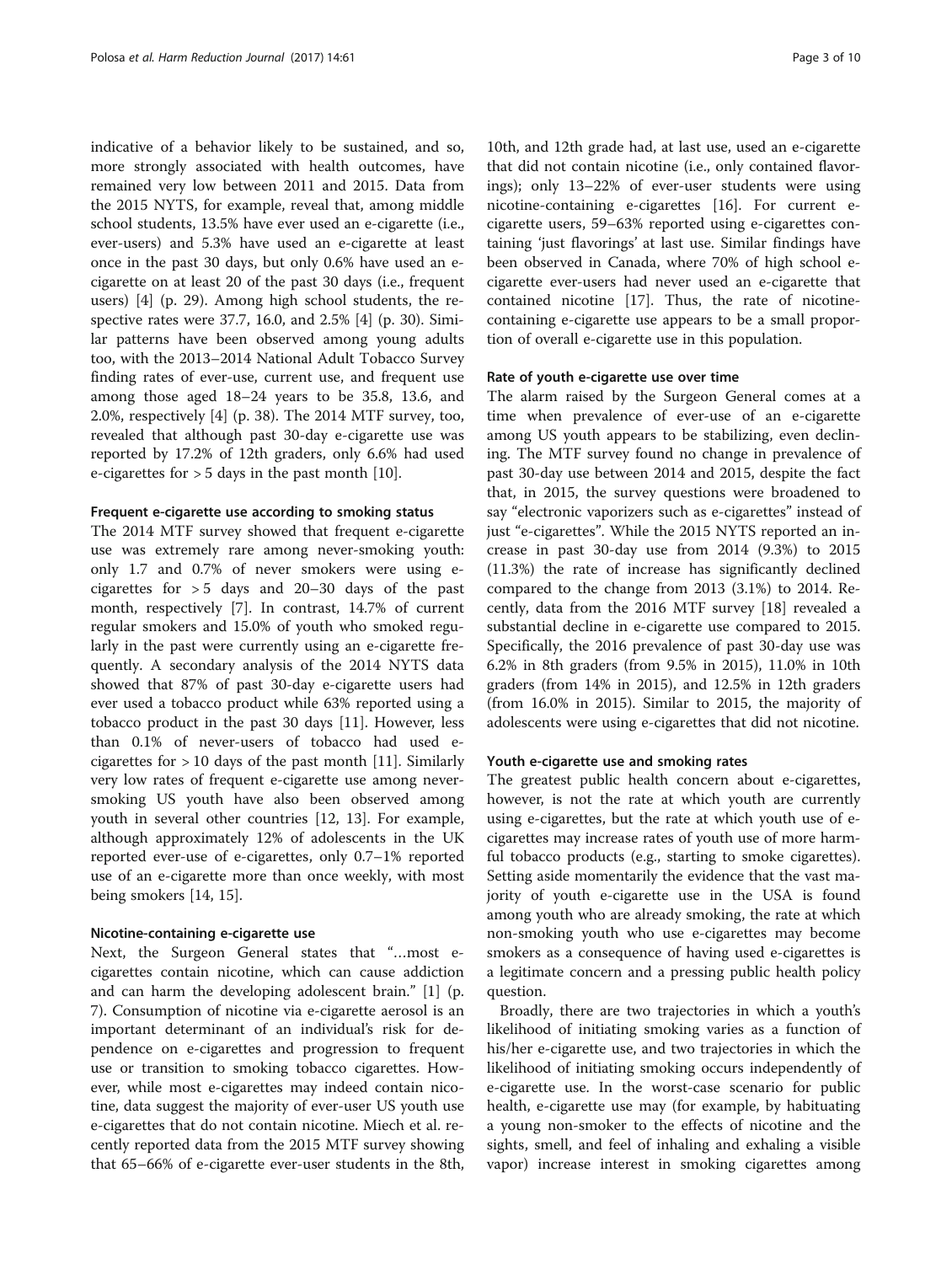youths who were unlikely to have started smoking had they not started using e-cigarettes first (i.e., a putative causal effect), resulting in net harm to the youth population. In the best-case scenario for public health, use of an e-cigarette (particularly those that do not physically resemble a conventional cigarette and those containing flavors that are not available through conventional cigarettes) may provide a sufficiently pleasurable experience that discourages initiation of cigarette smoking among youth who were more likely to have started smoking cigarettes had they not started using e-cigarettes first (i.e., a putative protective effect), resulting in net avoided harm to the youth population. Then there are two trajectories in which cigarette smoking and e-cigarette use are unrelated: youth who are likely to start smoking even if they do not start using e-cigarettes, and youth who are unlikely to start smoking even if they do start using ecigarettes. Studies that report data on the prevalence of these four mutually exclusive relationships between ecigarette use and smoking initiation will provide a good basis for estimating the net health impact of e-cigarettes on US youth. Thus, while the low rates of current use and frequent use of an e-cigarette use among US youth revealed by multi-year cross-sectional surveys do not depict e-cigarette use among US youth as a major public health concern at present, monitoring for evidence of an increased use of e-cigarettes by non-smoking youth, and an increased rate of smoking initiation among the small proportion of non-smoking youth who use e-cigarettes is essential.

Determining the rates at which e-cigarette use prevents, causes, and coincides with smoking initiation among youth requires longitudinal studies to follow young people over time, ideally over several years, to adequately characterize the rates of youth smoking initiation associated with prior regular, experimental, onetime, and no use of an e-cigarette. These studies should ideally also seek to identify the combinations of ecigarette device formats, flavors, nicotine strengths, and use settings most strongly associated with youths' increased and reduced odds for future smoking initiation.

Five longitudinal studies cited in the Surgeon General report claimed that e-cigarette use at baseline predicted smoking at follow-up [[19](#page-7-0)–[23](#page-7-0)]. However, all studies suffered from the issues discussed above. They only assessed ever-use [[19](#page-7-0)–[22](#page-7-0)] or past 30-day e-cigarette use [[23\]](#page-7-0) and did not assess the nicotine content of ecigarettes used. There was no evidence that adolescents were regular e-cigarette users at baseline, and no evidence that they were smoking cigarettes regularly at follow-up. These aspects are crucial in supporting a gateway hypothesis, i.e., that adolescents became addicted to e-cigarettes and then transition to addiction to cigarette smoking. Moreover, it is not clear how e-

cigarettes could be causally linked to cigarette smoking, unless adolescents became addicted to nicotine and/or the act and rituals of inhalation through e-cigarette use and then were curious to try smoking cigarettes. It is possible that these adolescents may have become smokers even in the absence of e-cigarettes; in that case, initiation of e-cigarette use may be related to easier access or cheaper price of first-generation disposable products and a predisposition of these subjects to engage in an inhalational habit. Thus, the 'gateway hypothesis' can be neither supported nor rejected by the findings of these studies. In contrast, two studies found that the implementation of restrictions on e-cigarette sales to adolescents was associated with an increased smoking rate among adolescents [\[24](#page-7-0), [25](#page-7-0)] and another study reported an association between restrictions on e-cigarette sales an increased smoking rate among pregnant youth and young adults [[26](#page-7-0)]. Although the evidence is not conclusive, the potential for e-cigarettes to have a primary prevention role, and the potential for restrictions on ecigarettes sales to increase smoking initiation among US youth, should be carefully considered. Continuous monitoring of youth transitions between cigarette smoking and e-cigarette use through prospective cohort studies are a public health imperative, but such studies should assess as their primary dependent variable the prevalence of regular or frequent e-cigarette and cigarette smoking at baseline and follow-up, respectively.

It should also be emphasized that the increasing rate of ever-use of e-cigarettes among US youth has coincided with the sharpest declines in youth smoking rates in many decades. Data from the NYTSs show past 30-day smoking prevalence in high school students decreased from 15.8% (2011) to 12.7% (2013) to 9.2% (2014), while in 2015 no further decrease in prevalence was observed. The 2015 MTF survey showed a continuous decline in past 30-day smoking prevalence to 7.0% in 2015 compared to 11.7% in 2007. In 2016, further declines were observed in all school grades (12th grade =  $10.5\%$ ; 10th grade =  $4.9\%$ ; 8th grade =  $2.6\%$ ) [[27\]](#page-7-0).

Among young adults too, between 2010 and 2015, the period in which the Surgeon General points to rapidly increasing use of e-cigarettes among US young adults, the prevalence of smoking reduced by 54% among 18– 19 year-old males and by 64% among 18–19 year-old females. These reductions are three times and five times larger, respectively, than the reductions observed between 2005 and 2010, when e-cigarette use was essentially zero. Given the cross-sectional design of the MTF, NYTS, and NATS, no conclusive determination can be made of the role played by e-cigarettes in the observed incremental declines in smoking prevalence among US youth and young adults between 2010 and 2015. This possibility certainly exists, though is not addressed in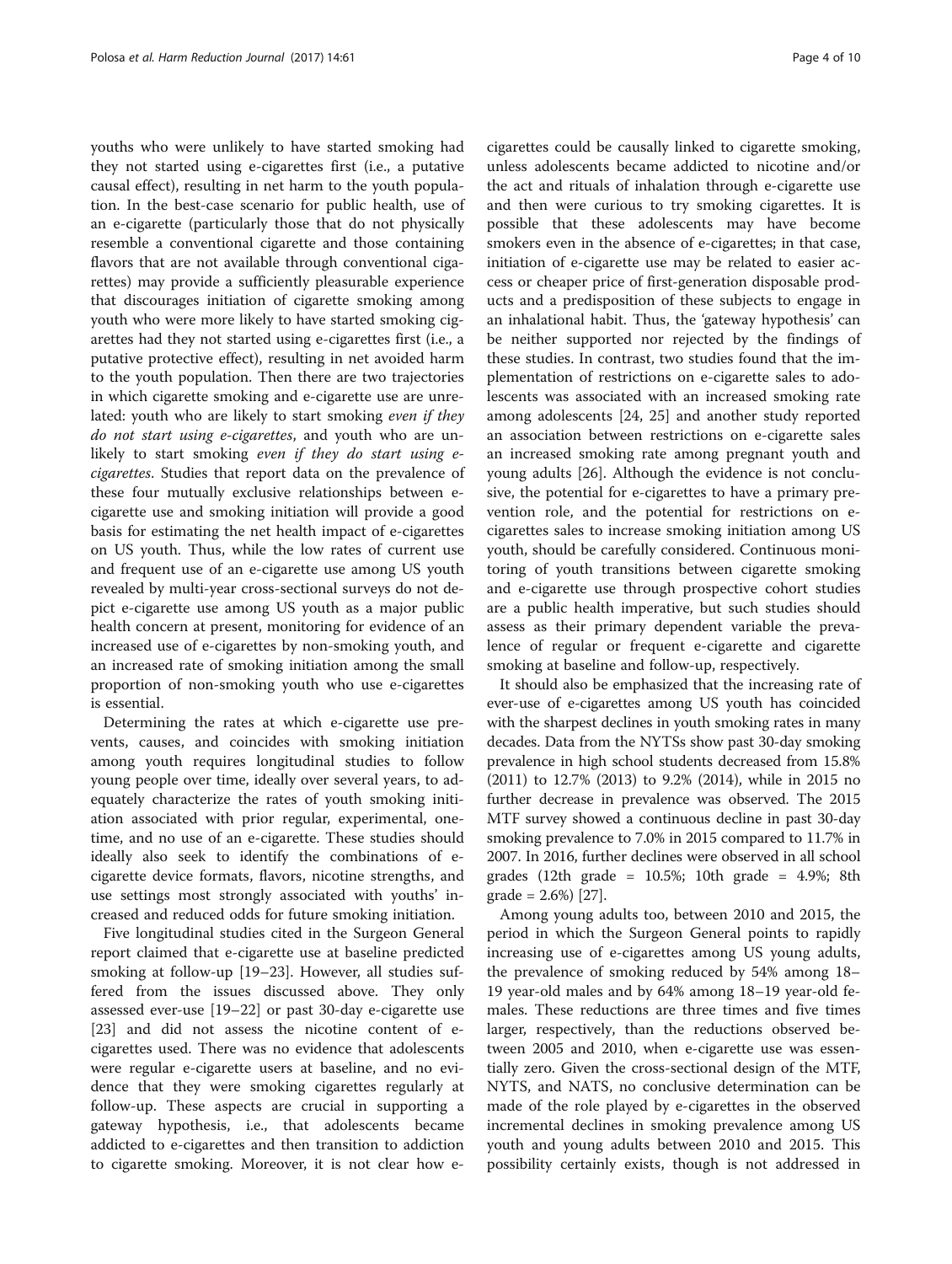the Surgeon General's report. At the very least, available data appear reassuring that e-cigarettes are not decelerating let alone reversing declining rates of youth smoking.

## Use of flavored e-cigarettes

The Surgeon General report presents data from population surveys that indicate most adolescents who have ever used an e-cigarette have used flavored e-cigarettes. Again, however, the important question is not what flavors are being used, but with what effect are different flavors being used by youth, young adults, and adults? It should be expected that good flavors will attract consumers of all ages. Flavors appear to play an important role in perceived satisfaction and self-reported effectiveness of e-cigarettes among adults who have used ecigarettes to stop smoking. A survey of adult e-cigarette users, most of whom were former smokers, indicated that flavors played an important role in their efforts to reduce or quit smoking with the use of e-cigarettes [\[28](#page-7-0)]. Most participants were using multiple flavors on a regular basis. Additionally, adult smokers appear to prefer tobacco-flavor when they start using e-cigarette, but as e-cigarette use develops, preferences appear to dimish for tobacco flavor and grow for sweet and fruit flavors [[28, 29](#page-7-0)]. The use of these non-tobacco flavors may help suppress craving for cigarettes and so help the ecigarette user to sustain abstinence from smoking, since such flavors should be less likely than tobacco flavor to cue smoking as a conditioned response. Other surveys have also shown that a small minority of adult ecigarette users are using flavorless liquids [\[30\]](#page-7-0). Thus, the decision to ban or restrict flavors should depend on the balance between the health benefits to adults who manage to reduce or quit smoking by switching to use of flavored e-cigarettes, and the need to protect youth who likely would have never smoked, if it is shown that flavors are indeed a significant determinant of regular ecigarette use and subsequent smoking initiation.

# Critique of chapter 3: health effects of e-cigarette use among US youth and young adults Foreword

Chapter 3 gives an overview of the scientific literature on the health effects attributable to e-cigarette use, including reports of harmful consequences attributable to e-cigarettes battery explosions and fires, as well as to accidental overdose of nicotine-containing e-liquids. The Surgeon General's document is clear that there are no existing youth-related health outcomes of exposure to nicotine in e-cigarette aerosol emissions, and the evidence is limited to studies of adults and/or experimental models (i.e., animal and in vitro data). With regard to potential harmful effects of nicotine exposure in utero and during adolescence, chapter 3 draws from existing literature on exposure to cigarette smoke because no data are available for exposure to nicotine carried in ecigarette aerosol emissions. By equating findings obtained from smoking conventional cigarettes smoking to vaping e-cigarettes, a comparable health risk of ecigarette use by youth is ultimately portrayed.

#### Effects of nicotine inhalation by the e-cigarette user

Nicotine uptake through e-cigarette use depends on the nicotine concentration (mg/ml) of the e-liquid being consumed, the design of the device, the user's puffing behavior, and the user's experience with the product [[31](#page-7-0)–[34](#page-8-0)]. This section of the report speculates that highperformance e-cigarettes may promote higher absorption of nicotine than tobacco cigarettes. To date, there is no evidence of this ever occurring; no evidence of nicotine overdosing has been reported, even under conditions of compensatory puffing. Levels of plasma nicotine and cotinine (a stable metabolite of nicotine) in vapers are comparable to that in cigarette smokers [[35](#page-8-0), [36](#page-8-0)].

The causal link between cigarette smoking and cardiovascular disease is undisputed [[2, 3\]](#page-7-0). The evidence that nicotine might be a risk factor for the development of cardiovascular disease is far less compelling. It has been suggested that nicotine may contribute to atherogenesis directly through activation of nicotinic acetylcholine receptors in the blood vessels [[37, 38](#page-8-0)] and indirectly via formation of inflammatory mediators with proatherosclerotic activity [\[39\]](#page-8-0). This evidence is drawn from laboratory studies using higher doses and more prolonged exposures than would ever be seen in real life. However, current evidence suggests that, at concentrations observed in smokers, nicotine has a minor effect on the initiation or propagation of atherosclerosis [\[40](#page-8-0)]. It seems obvious that the toxic mixture of polycyclic hydrocarbons, tobacco-specific nitrosamines, oxidizing agents, carbon monoxide, and thousands of other chemicals in the cigarette smoke is responsible for most, if not all of the atherogenesis, not the nicotine [\[41](#page-8-0)]. In his discussion of short-term clinical trials of e-cigarettes in adults, the Surgeon General fails to acknowledge the impacts on blood pressure (BP), heart rate (HR) and aortic stiffness are transient [\[42](#page-8-0)–[46\]](#page-8-0), and therefore unlikely to cause clinically relevant harm. We know that the cardiovascular risk of nicotine pharmaceuticals and snus is much lower than the risk from smoking [[47](#page-8-0)–[49\]](#page-8-0). Hypertensive smokers who switch to e-cigarettes show decreased systolic and diastolic blood pressure and improved blood pressure control [\[50](#page-8-0)].

The relevance of the Surgeon General's discussion of nicotine carried by e-cigarette aerosol is questionable because it relies almost exclusively on exposure to nicotine carried by cigarette smoke. The referenced literature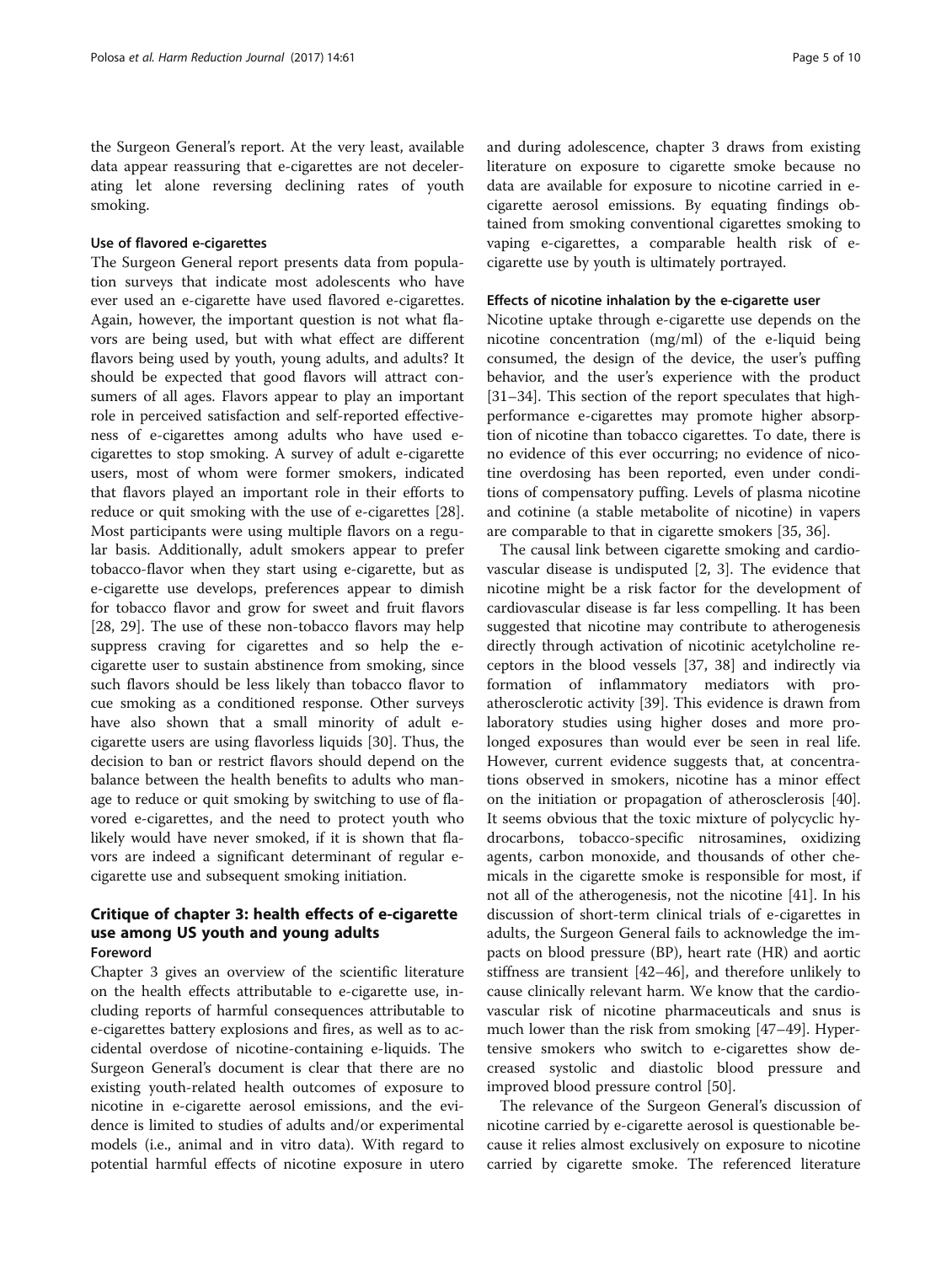describes effects in adults and animal models that have little relevance to real-world human e-cigarette use. The animal models feature high nicotine dose, excessive duration of continuous exposure, and subcutaneous or oral administration.

Furthermore, the evidence that smoking by adolescents and pregnant women might lead to impaired cognition, attention deficit disorders and mood disorders later in life, is inconclusive. The literature on this topic includes several studies showing that anxiety disorders may precede tobacco use and dependence among adolescents [[51\]](#page-8-0). These bidirectional associations between adolescent smoking and anxiety in early adulthood do not prove causality. The same applies to other disorders, such as ADHD [\[52\]](#page-8-0) and depression [\[53\]](#page-8-0). In any case, these studies do not show that any increased risk of cognitive impairments and mood disorders can be attributed to nicotine as distinct from other constituents of tobacco smoke. Other important confounders such as genetic predisposition and social influences may also underlie the development of these disorders [[54](#page-8-0)–[56](#page-8-0)]. Lastly, a recent Cochrane review suggests that use of medicinal nicotine by pregnant women who smoke has no negative effects on birth outcomes [[57](#page-8-0)]. A randomized trial of use of nicotine during pregnancy showed that children born to smokers who used pharmaceutical nicotine products during pregnancy were more likely to have better developmental outcomes than children of smokers who received a placebo [\[58](#page-8-0)]. All of these findings support the premise that the adverse outcomes are most likely due to other toxicants carried in tobacco smoke, not to the nicotine.

Thus, the Surgeon General's report does not provide convincing evidence that nicotine decoupled from the by-products of combusted tobacco causes actual harm to infants born to NRT-using mothers, adolescents, pregnant women, or women of reproductive age. Although obviously not recommended for non-smoking adolescents and pregnant women to use any nicotinecontaining products recreationally, the role of lower-risk nicotine products may be valuable as a smoking reduction or cessation aid. Although e-cigarettes are not completely risk-free, a review of the evidence commissioned by Public Health England (PHE) stated that the harm associated with e-cigarettes "is likely to be extremely low, and certainly much lower than smoking" [[59\]](#page-8-0). Most importantly, in relation to pregnancy, e-cigarette does not emit carbon monoxide [\[60](#page-8-0)], which is particularly harmful to developing babies. That said, the risks to a fetus from e-cigarette vapor exposure are unknown. Pregnant women who smoke should be advised to access behavioral support and, if needed, licensed nicotine replacement therapy (NRT) products to help them quit smoking. However, if they choose to use an e-cigarette, and e-cigarette help them to quit smoking and stay smoke-free, significant harm will be prevented to both the mother and unborn baby compared to continuing to smoke [\[61](#page-8-0)].

# Effects of the inhalation of constituents other than nicotine

Smokers smoke for the nicotine, but die from the tar in tobacco smoke [[62\]](#page-8-0). E-cigarettes do not contain tobacco leaf, do not combust any other organic material, and so do not produce smoke. The Surgeon General acknowledges that e-cigarettes carry far fewer toxins than cigarettes, and so are likely far less hazardous to the user's health. For example, e-cigarette users who do not smoke show far lower urine levels of tobacco smoke toxicants than cigarette smokers [\[63](#page-8-0)–[65\]](#page-8-0). This section of the report places excessive emphasis on potential absolute risks of e-cigarette use and fails to consider the likelihood that substituting e-cigarettes for conventional cigarettes can prevent much if not all of the harm caused by smoking. It references methodologically flawed analytical laboratory, animal, and cell studies, which have been largely misinterpreted [\[60](#page-8-0), [66](#page-8-0), [67\]](#page-8-0).

The report exaggerates the toxicity of propylene glycol (PG) exposure in human and animal studies, as reviewed previously [[60](#page-8-0)] and highlights findings of eye irritation, cough, and airway obstruction [[68, 69](#page-9-0)] without noting that these irritant effects quickly disappear [\[70](#page-9-0), [71](#page-9-0)]. Characteristically, Weislander et al. reported a small but significant decrease of FEV1/FVC ( $P = 0.049$ ) [[68\]](#page-9-0). This was partly driven by an increase in FVC (denominator), which is paradoxical and not observed in any disease condition [\[72](#page-9-0)]. Moreover, the report does not consider the possibility that PG might have health benefits. PG, in its aerosol form, is a potent bactericidal agent [\[73](#page-9-0)]. Regular exposure may contribute to the prevention of respiratory tract infections and exacerbations of chronic obstructive pulmonary disease (COPD) [\[74, 75](#page-9-0)]. Additionally, the remarkable fall of exhaled carbon monoxide from highly toxic levels in smokers to within normal limits in e-cigarette users [\[63](#page-8-0), [76](#page-9-0)–[78\]](#page-9-0) is not mentioned in the report.

#### Effects of toxicants produced during aerosolization

Thermal degradation of propylene glycol and vegetable glycerin has the potential to form low molecular weight carbonyls, including formaldehyde, acetaldehyde, and acrolein [[79\]](#page-9-0). Under conditions of realistic use, these toxicants are found at far lower levels in e-cigarette aerosol than in cigarette smoke, and below levels known to cause substantial harm to humans [\[80\]](#page-9-0). Overheating e-liquids can generate levels of carbonyls exceeding those found in cigarette smoke [\[80](#page-9-0)–[82\]](#page-9-0). This overheating, however, is extremely unlikely to occur in normal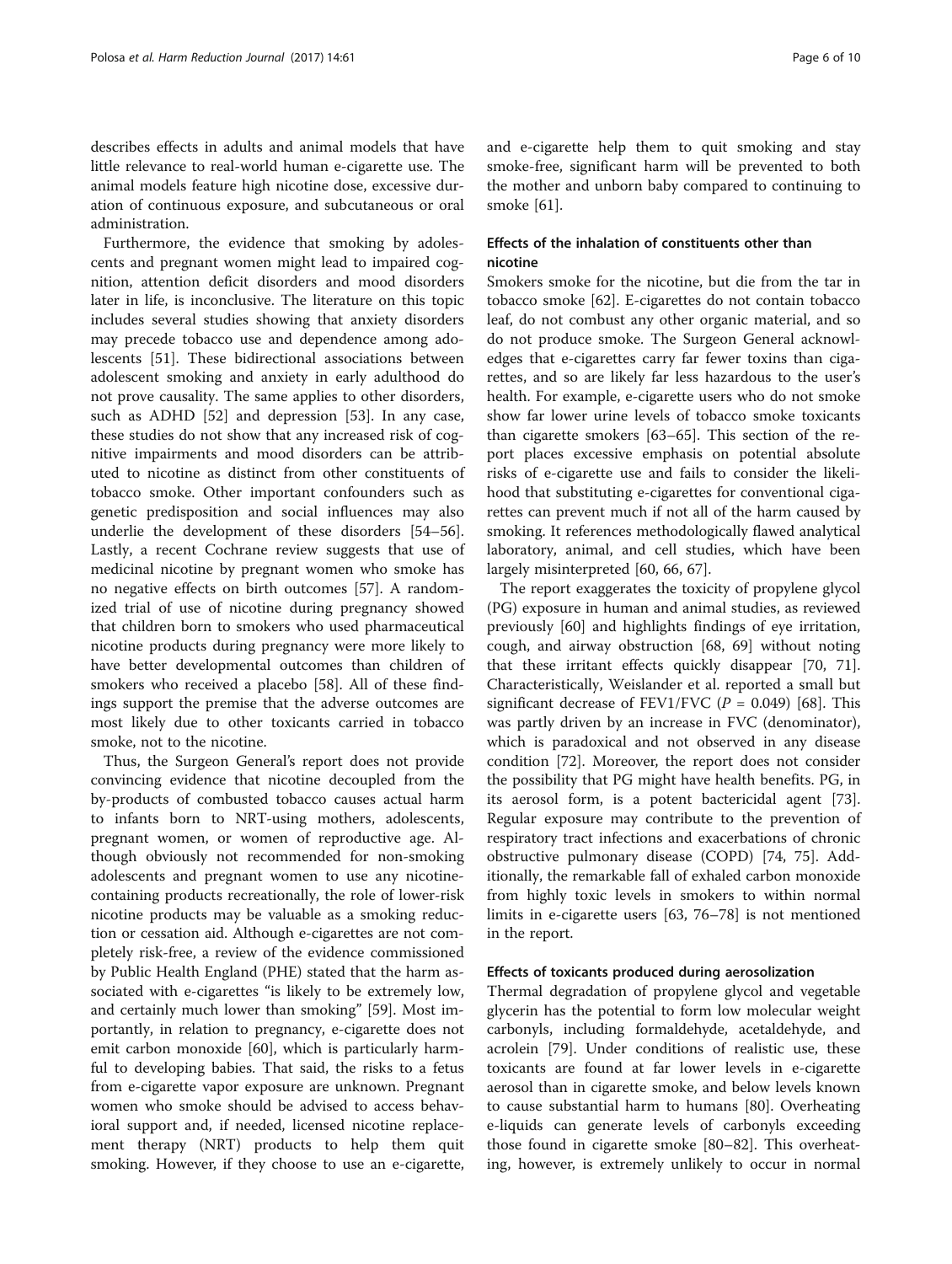use because of the extremely unpleasant taste known as the "dry puff phenomenon" [[80](#page-9-0)]. Newer e-cigarette models feature automatic temperature control to prevent overheating. These and future technological advances together with the implementation of quality and safety standards promise to further reduce the already very low levels of carbonyls in e-cigarette aerosol. Indeed, the totality of the best available evidence of the toxicity and carcinogenicity of cigarette smoke and ecigarette aerosol suggests that while the effects of longterm aerosol inhalation are as yet unknown, the risk posed by long-term inhalation of aerosol produced by properly manufactured e-cigarettes is unlikely to exceed 5% of the risk associated with long-term inhalation of cigarette smoke [[83\]](#page-9-0).

# Conclusions

Optimal public health policy would minimize consumption of combustible cigarettes and minimize long-term use of any other nicotine delivery product among youth and pregnant women. If cigarettes did not exist, ecigarettes would present public health harms, but no likely benefits. However, in the presence of cigarettes as the dominant nicotine delivery product in Western society, e-cigarettes offer lower risk to users, and may reduce long-term nicotine use if proven to be less addictive and easier to quit than cigarettes.

Closer inspection of data reported by the two nationally representative surveys of US youth upon which the Surgeon General based the claim that 'e-cigarettes are a threat to public health' show the majority of e-cigarette use among US youth is infrequent and experimental, and minimal among never-smoking youth. Additionally, the majority of the very small proportion of US youth who do use an e-cigarette frequently are actually using e-cigarettes that do not contain nicotine. The Surgeon General dedicates limited or no discussion to these data. Lastly, the increasing prevalence of e-cigarette use between 2010 and 2015 has coincided with the sharpest declines in the smoking rate among US youth and young adults on record.

Compared to conventional cigarettes, e-cigarettes substantially reduce the user's exposure to harmful and potentially harmful constituents of tobacco smoke, and may have a reduced liability for abuse. E-cigarettes differ from other non-tobacco nicotine products in their greater acceptance and popularity among adult smokers. The Surgeon General should also consider the possibility that e-cigarettes may have the potential to reduce the likelihood of smoking initiation among youth who may be especially at risk for initiating smoking in the absence of e-cigarettes. National and local monitoring patterns of e-cigarette and cigarette use among youth should be continuous, with emphasis of measurement on the

prevalence of regular or frequent use, and the prevalence of likely harm-increasing and harm-reducing transitions between e-cigarette use and smoking prevalence. Ultimately, regulatory decisions that affect the availability and attractiveness of e-cigarettes should be determined by the likely net population impact of taking versus not taking a particular course of action, which includes the impact on youth and adult smokers.

#### Acknowledgements

Not applicable.

#### Funding

The authors declare to have not received any funding for this work.

#### Availability of data and materials

Data sharing not applicable to this article as no datasets were generated or analyzed during the current study.

#### Authors' contributions

RP was responsible for designing the analysis. KF and CR were responsible for analyzing the content of chapter 2 of the Surgeon General report. RP and JN were responsible for analyzing the content of chapter 3 of the Surgeon General report. All authors have read and approved the final content of the manuscript.

#### Ethics approval and consent to participate

Not applicable.

#### Consent for publication

Not applicable.

#### Competing interests

In the past 3 years, RP has received lecture fees and research grant from Pfizer and GlaxoSmithKline, manufacturers of stop smoking medications. He is currently the scientific advisor for LIAF, Lega Italiana Anti Fumo (Italian acronym for Italian Anti Smoking League) and convenor for the Working Group on "Requirements and test methods for emissions of electronic cigarettes", within the European Committee for Standardization (CEN/TC 437). In the past 3 years, CR's employer, the Centre for Substance Use Research, has received funding from two e-cigarette manufacturers, Fontem Ventures and Nicoventures. He also provides consultancy services to Reveritas Group LLC, which supports companies pursuing U.S. Food and Drug Administration (FDA) marketing authorization for e-cigarette products. JN has never received support from any tobacco-related or pharmaceutical firm. Since 2012 he has served as a consultant to the R Street Institute, a Washington DC think tank, to advise them on tobacco-related policy. In the past 3 years, two studies by KF were performed using unrestricted

funds from the non-profit association AEMSA and one study by the nonprofit association Tennessee Smoke-Free Association.

# Publisher's Note

Springer Nature remains neutral with regard to jurisdictional claims in published maps and institutional affiliations.

#### Author details

<sup>1</sup> Centro Prevenzione e Cura del Tabagismo, Azienda Ospedaliero Universitaria "Policlinico-V. Emanuele", Catania, Italy. <sup>2</sup>Dipartimento di Medicina Clinica e Sperimentale, Università di Catania, Catania, Italy. <sup>3</sup>UOC di Medicina Interna e d'Urgenza, Azienda Ospedaliero Universitaria "Policlinico-V. Emanuele", Catania, Italy. <sup>4</sup> Centre for Substance Use Research, Glasgow, UK.<sup>5</sup>R Street Institute, Washington D.C., USA. <sup>6</sup>Department of Cardiology, Onassis Cardiac Surgery Center, Sygrou 356, 17674 Kallithea, Greece. <sup>7</sup>Department of Pharmacy, University of Patras, 17674 Rio, Greece.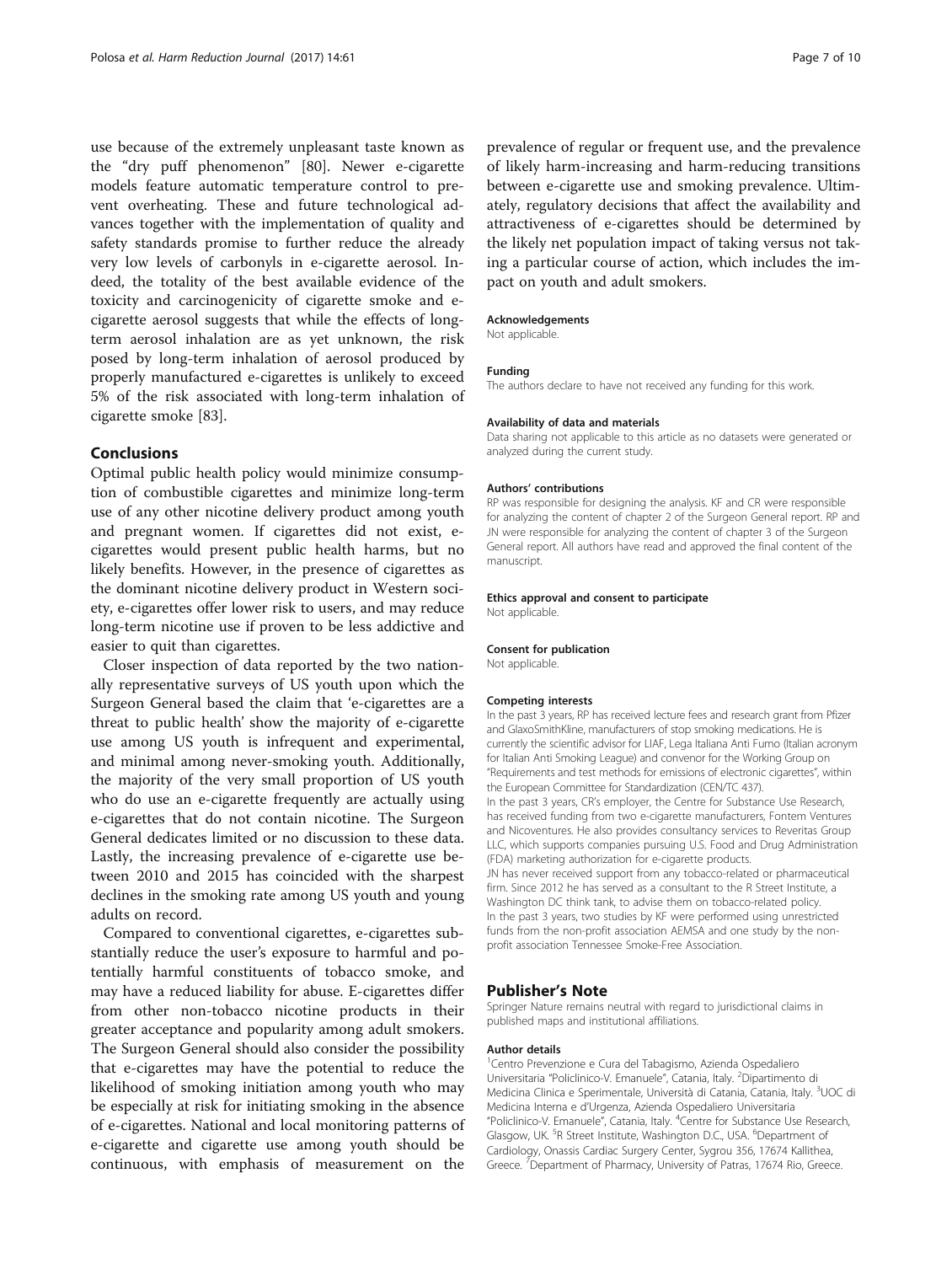## <span id="page-7-0"></span>Received: 20 June 2017 Accepted: 29 August 2017 Published online: 06 September 2017

#### References

- 1. United States Public Health Service. Smoking and health: report of the advisory committee to the surgeon general of the public health service. Public Heal Serv Publ. 1964;1103.
- 2. United States Public Health Service Office of the Surgeon General. Smoking and health: report of the advisory committee to the surgeon general of the public health service. Public Health Service Publication No. 1103. United States. Public Health Service. Office of the Surgeon General; Washington, DC. 1964. Available from:<https://profiles.nlm.nih.gov/ps/access/NNBBMR.pdf>
- 3. U S Department of Health and Human Services. The health consequences of smoking—50 years of progress: a report of the surgeon general. U S Dep. Heal. Hum. Serv. Dis. Control Prev. Natl. Cent. Chronic Dis. Prev. Heal. Promot. Heal. Off. Smok. Heal. 2014;1–36. Available from: [http://www.](http://www.surgeongeneral.gov/library/reports/50-years-of-progress/exec-summary.pdf) [surgeongeneral.gov/library/reports/50-years-of-progress/exec-summary.pdf](http://www.surgeongeneral.gov/library/reports/50-years-of-progress/exec-summary.pdf)
- 4. Department of Health U, Services H, for Disease Control C, Center for Chronic Disease Prevention N, Promotion H, on Smoking O. E-cigarette use among youth and young adults: a report of the surgeon general. Available from: [https://www.cdc.gov/tobacco/data\\_statistics/sgr/e-cigarettes/pdfs/](https://www.cdc.gov/tobacco/data_statistics/sgr/e-cigarettes/pdfs/2016_sgr_entire_report_508.pdf) [2016\\_sgr\\_entire\\_report\\_508.pdf.](https://www.cdc.gov/tobacco/data_statistics/sgr/e-cigarettes/pdfs/2016_sgr_entire_report_508.pdf)
- Arrazola RA, Singh T, Corey CG, Husten CG, Neff LJ, Apelberg BJ, et al. Tobacco use among middle and high school students—United States, 2011-2014. MMWR Morb Mortal Wkly Rep. 2015;64:381–385. Available from: [http://www.ncbi.nlm.nih.gov/pubmed/25879896,](http://www.ncbi.nlm.nih.gov/pubmed/25879896) [cited 2017 Mar 20].
- 6. Singh T, Arrazola RA, Corey CG, Husten CG, Neff LJ, Homa DM, et al. Tobacco use among middle and high school students—United States, 2011-2015. MMWR Morb Mortal Wkly Rep. 2016;65:361–367. Available from: [http://www.](http://www.cdc.gov/mmwr/volumes/65/wr/mm6514a1.htm) [cdc.gov/mmwr/volumes/65/wr/mm6514a1.htm](http://www.cdc.gov/mmwr/volumes/65/wr/mm6514a1.htm), [cited 2017 Mar 20].
- 7. Johnston LD, O'Malley PM, Miech RA, Bachman JG SJ. Monitoring the future national survey results on drug use, 1975–2014: overview, key findings on adolescent drug use. Ann Arbor: Institute for Social Research, The University of Michigan; 2015. Available from: [http://www.monitoringthefuture.org/](http://www.monitoringthefuture.org/pubs/monographs/mtf-overview2014.pdf) [pubs/monographs/mtf-overview2014.pdf.](http://www.monitoringthefuture.org/pubs/monographs/mtf-overview2014.pdf)
- Johnston LD, O'Malley PM, Miech RA, Bachman JG SJ. Monitoring the future national survey results on drug use, 1975–2015: overview, key findings on adolescent drug use. Ann Arbor: Institute for Social Research, The University of Michigan; 2016. Available from: [http://www.monitoringthefuture.org/](http://www.monitoringthefuture.org/pubs/monographs/mtf-overview2015.pdf) [pubs/monographs/mtf-overview2015.pdf.](http://www.monitoringthefuture.org/pubs/monographs/mtf-overview2015.pdf)
- 9. Polosa R, Caponnetto P, Niaura R, Abrams D. Analysis of e-cigarette use in the 2014 eurobarometer survey: calling out deficiencies in epidemiology methods. Intern. Emerg. Med. 2017. Available from: [http://www.ncbi.nlm.nih.](http://www.ncbi.nlm.nih.gov/pubmed/28477286) [gov/pubmed/28477286](http://www.ncbi.nlm.nih.gov/pubmed/28477286), [cited 2017 May 10].
- 10. Warner KE. Frequency of e-cigarette use and cigarette smoking by American students in 2014. Am J Prev Med. 2016;51:179–184. Available from: [http://](http://linkinghub.elsevier.com/retrieve/pii/S0749379715007825) [linkinghub.elsevier.com/retrieve/pii/S0749379715007825](http://linkinghub.elsevier.com/retrieve/pii/S0749379715007825), [cited 2017 Mar 20].
- 11. Villanti AC, Pearson JL, Glasser AM, Johnson AL, Collins LK, Niaura RS, et al. Frequency of youth e-cigarette and tobacco use patterns in the U.S.: measurement precision is critical to inform public health. Nicotine Tob. Res. 2016;ntw388. Available from: [https://academic.oup.com/ntr/article-lookup/](https://academic.oup.com/ntr/article-lookup/doi/10.1093/ntr/ntw388) [doi/10.1093/ntr/ntw388](https://academic.oup.com/ntr/article-lookup/doi/10.1093/ntr/ntw388), [cited 2017 Mar 20].
- 12. Action on Smoking and Health UK. Use of electronic cigarettes (vapourisers) among adults in Great Britain. 2015. Available from: [http://ash.org.uk/](http://ash.org.uk/information-and-resources/fact-sheets/use-of-electronic-cigarettes-vapourisers-among-adults-in-great-britain/) [information-and-resources/fact-sheets/use-of-electronic-cigarettes](http://ash.org.uk/information-and-resources/fact-sheets/use-of-electronic-cigarettes-vapourisers-among-adults-in-great-britain/)[vapourisers-among-adults-in-great-britain/,](http://ash.org.uk/information-and-resources/fact-sheets/use-of-electronic-cigarettes-vapourisers-among-adults-in-great-britain/) [cited 2017 Mar 20].
- 13. Moore G, Hewitt G, Evans J, Littlecott HJ, Holliday J, Ahmed N, et al. Electroniccigarette use among young people in Wales: evidence from two crosssectional surveys. BMJ Open. 2015;5:e007072. Available from: [http://bmjopen.](http://bmjopen.bmj.com/cgi/doi/10.1136/bmjopen-2014-007072) [bmj.com/cgi/doi/10.1136/bmjopen-2014-007072](http://bmjopen.bmj.com/cgi/doi/10.1136/bmjopen-2014-007072), [cited 2017 Mar 20].
- 14. Ford A, MacKintosh AM, Bauld L, Moodie C, Hastings G. Adolescents' responses to the promotion and flavouring of e-cigarettes. Int J Public Health. 2016;61:215–224. Available from: [http://link.springer.com/10.1007/](http://link.springer.com/10.1007/s00038-015-0769-5) [s00038-015-0769-5,](http://link.springer.com/10.1007/s00038-015-0769-5) [cited 2017 Mar 20].
- 15. Eastwood B, Dockrell MJ, Arnott D, Britton J, Cheeseman H, Jarvis MJ, et al. Electronic cigarette use in young people in Great Britain 2013–2014. Public Health. 2015;129:1150–1156. Available from: [http://www.ncbi.nlm.nih.gov/](http://www.ncbi.nlm.nih.gov/pubmed/26293814) [pubmed/26293814,](http://www.ncbi.nlm.nih.gov/pubmed/26293814) [cited 2017 Mar 20].
- 16. Miech R, Patrick ME, O'Malley PM, Johnston LD. What are kids vaping? Results from a national survey of US adolescents. Tob Control. 2016;

tobaccocontrol-2016-053014. Available from: [http://tobaccocontrol.bmj.](http://tobaccocontrol.bmj.com/lookup/doi/10.1136/tobaccocontrol-2016-053014) [com/lookup/doi/10.1136/tobaccocontrol-2016-053014,](http://tobaccocontrol.bmj.com/lookup/doi/10.1136/tobaccocontrol-2016-053014) [cited 2017 Mar 20].

- 17. Hamilton HA, Ferrence R, Boak A, Schwartz R, Mann RE, O'Connor S, et al. Ever use of nicotine and nonnicotine electronic cigarettes among high school students in Ontario, Canada. Nicotine Tob Res. 2015;17:1212–1218. Available from: [https://academic.oup.com/ntr/article-lookup/doi/10.1093/ntr/](https://academic.oup.com/ntr/article-lookup/doi/10.1093/ntr/ntu234) [ntu234,](https://academic.oup.com/ntr/article-lookup/doi/10.1093/ntr/ntu234) [cited 2017 Mar 20].
- 18. National Institute on Drug Abuse (NIDA). Monitoring the future 2016 survey results [Internet]. 2016. Available from: [https://www.drugabuse.gov/related](https://www.drugabuse.gov/related-topics/trends-statistics/infographics/monitoring-future-2016-survey-results)[topics/trends-statistics/infographics/monitoring-future-2016-survey-results](https://www.drugabuse.gov/related-topics/trends-statistics/infographics/monitoring-future-2016-survey-results), [cited 2017 Mar 20].
- 19. Leventhal AM, Strong DR, Kirkpatrick MG, Unger JB, Sussman S, Riggs NR, et al. Association of electronic cigarette use with initiation of combustible tobacco product smoking in early adolescence. JAMA. 2015;314:700–707. Available from: [http://jama.jamanetwork.com/article.aspx?doi=10.1001/jama.](http://jama.jamanetwork.com/article.aspx?doi=10.1001/jama.2015.8950) [2015.8950](http://jama.jamanetwork.com/article.aspx?doi=10.1001/jama.2015.8950), [cited 2017 Mar 20].
- 20. Primack BA, Soneji S, Stoolmiller M, Fine MJ, Sargent JD. Progression to traditional cigarette smoking after electronic cigarette use among US adolescents and young adults. JAMA Pediatr. 2015;169:1018–1023. Available from: [http://archpedi.jamanetwork.com/article.aspx?doi=10.1001/](http://archpedi.jamanetwork.com/article.aspx?doi=10.1001/jamapediatrics.2015.1742) [jamapediatrics.2015.1742](http://archpedi.jamanetwork.com/article.aspx?doi=10.1001/jamapediatrics.2015.1742), [cited 2017 Mar 20].
- 21. Wills TA, Knight R, Sargent JD, Gibbons FX, Pagano I, Williams RJ. Longitudinal study of e-cigarette use and onset of cigarette smoking among high school students in Hawaii. Tob Control. 2017;26:34–39. Available from: [http://www.](http://www.ncbi.nlm.nih.gov/pubmed/26811353) [ncbi.nlm.nih.gov/pubmed/26811353](http://www.ncbi.nlm.nih.gov/pubmed/26811353), [cited 2017 Mar 20].
- 22. Barrington-Trimis JL, Berhane K, Unger JB, Cruz TB, Urman R, Chou CP, et al. The e-cigarette social environment, e-cigarette use, and susceptibility to cigarette smoking. J Adolesc Health. 2016;59:75–80. Available from: [http://linkinghub.elsevier.com/retrieve/pii/](http://linkinghub.elsevier.com/retrieve/pii/S1054139X16000987) [S1054139X16000987,](http://linkinghub.elsevier.com/retrieve/pii/S1054139X16000987) [cited 2017 Mar 20].
- 23. Unger JB, Soto DW, Leventhal A. E-cigarette use and subsequent cigarette and marijuana use among Hispanic young adults. Drug Alcohol Depend. 2016;163:261–264. Available from: [http://linkinghub.elsevier.com/retrieve/pii/](http://linkinghub.elsevier.com/retrieve/pii/S0376871616300540) [S0376871616300540,](http://linkinghub.elsevier.com/retrieve/pii/S0376871616300540) [cited 2017 Mar 20].
- 24. Friedman AS. How does electronic cigarette access affect adolescent smoking? J Health Econ. 2015;44:300–8. Available from: [http://linkinghub.](http://linkinghub.elsevier.com/retrieve/pii/S0167629615001150) [elsevier.com/retrieve/pii/S0167629615001150,](http://linkinghub.elsevier.com/retrieve/pii/S0167629615001150) [cited 2017 Mar 20].
- 25. Pesko MF, Hughes JM, Faisal FS. The influence of electronic cigarette age purchasing restrictions on adolescent tobacco and marijuana use. Prev Med (Baltim). 2016;87:207–212. Available from: [http://linkinghub.elsevier.com/](http://linkinghub.elsevier.com/retrieve/pii/S0091743516000396) [retrieve/pii/S0091743516000396,](http://linkinghub.elsevier.com/retrieve/pii/S0091743516000396) [cited 2017 Mar 20].
- 26. Pesko M, Currie J. The effect of e-cigarette minimum legal sale age laws on traditional cigarette use and birth outcomes among pregnant teenagers [Internet]. Cambridge; National Bureau of Economic Research; 2016. Available from:<http://www.nber.org/papers/w22792.pdf>
- 27. Johnston LD, O'malley PM, Miech RA, Bachman JG, Schulenberg JE. Key findings on adolescent drug use [Internet]. Ann Arbor: Institute for Social Research, The University of Michigan; 2017. Available from: [http://www.](http://www.monitoringthefuture.org/pubs/monographs/mtf-overview2016.pdf) [monitoringthefuture.org/pubs/monographs/mtf-overview2016.pdf](http://www.monitoringthefuture.org/pubs/monographs/mtf-overview2016.pdf).
- 28. Farsalinos KE, Romagna G, Tsiapras D, Kyrzopoulos S, Spyrou A, Voudris V. Impact of flavour variability on electronic cigarette use experience: an internet survey. Int J Environ Res Public Health. 2013;10:7272–7282. Available from: [http://www.mdpi.com/1660-4601/10/12/7272/,](http://www.mdpi.com/1660-4601/10/12/7272/) [cited 2017 May 10].
- 29. Polosa R, Caponnetto P, Cibella F, Le-Houezec J. Quit and smoking reduction rates in vape shop consumers: a prospective 12-month survey. Int. J. Environ. Res Public Health. 2015;12:3428–3438. Available from: [http://](http://www.mdpi.com/1660-4601/12/4/3428/) [www.mdpi.com/1660-4601/12/4/3428/,](http://www.mdpi.com/1660-4601/12/4/3428/) [cited 2017 May 10].
- 30. Dawkins L, Turner J, Roberts A, Soar K. "Vaping" profiles and preferences: an online survey of electronic cigarette users. Addiction. 2013;108:1115–1125. Available from: [http://doi.wiley.com/10.1111/add.12150,](http://doi.wiley.com/10.1111/add.12150) [cited 2017 May 10].
- 31. Ramôa CP, Hiler MM, Spindle TR, Lopez AA, Karaoghlanian N, Lipato T, et al. Electronic cigarette nicotine delivery can exceed that of combustible cigarettes: a preliminary report. Tob Control. 2016;25:e6-e9. Available from: [http://tobaccocontrol.bmj.com/lookup/doi/10.1136/tobaccocontrol-2015-](http://tobaccocontrol.bmj.com/lookup/doi/10.1136/tobaccocontrol-2015-052447) [052447](http://tobaccocontrol.bmj.com/lookup/doi/10.1136/tobaccocontrol-2015-052447), [cited 2017 Mar 20].
- 32. Lopez AA, Hiler MM, Soule EK, Ramôa CP, Karaoghlanian N V, Lipato T, et al. Effects of electronic cigarette liquid nicotine concentration on plasma nicotine and puff topography in tobacco cigarette smokers: a preliminary report. Nicotine Tob Res. 2016;18:720–723. Available from: [https://academic.](https://academic.oup.com/ntr/article-lookup/doi/10.1093/ntr/ntv182) [oup.com/ntr/article-lookup/doi/10.1093/ntr/ntv182](https://academic.oup.com/ntr/article-lookup/doi/10.1093/ntr/ntv182), [cited 2017 Mar 20].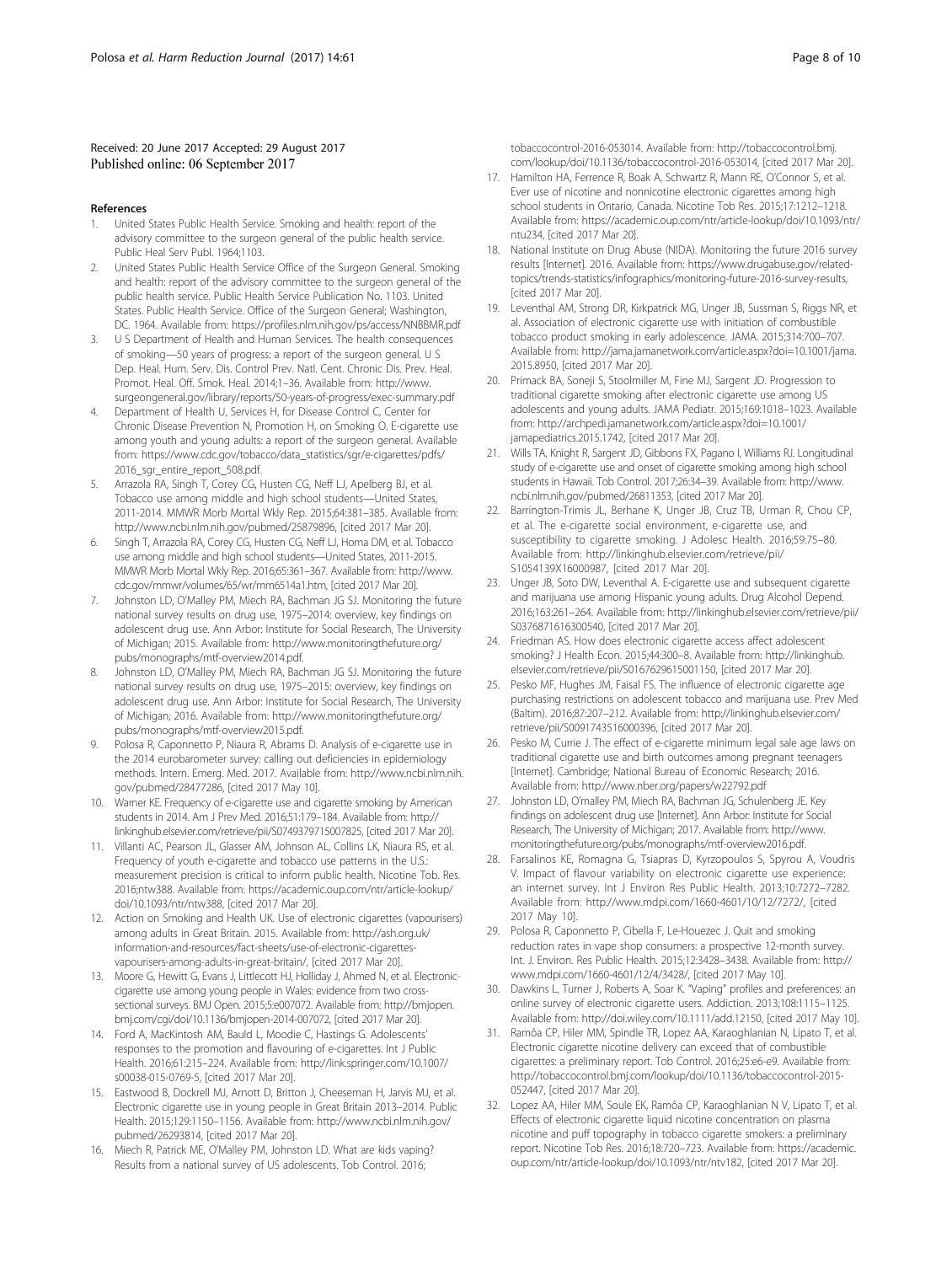- <span id="page-8-0"></span>33. Seidenberg AB, Jo CL, Ribisl KM. Differences in the design and sale of ecigarettes by cigarette manufacturers and non-cigarette manufacturers in the USA: Table 1. Tob Control. 2016;25:e3–e5. Available from: [http://tobaccocontrol.](http://tobaccocontrol.bmj.com/lookup/doi/10.1136/tobaccocontrol-2015-052375) [bmj.com/lookup/doi/10.1136/tobaccocontrol-2015-052375,](http://tobaccocontrol.bmj.com/lookup/doi/10.1136/tobaccocontrol-2015-052375) [cited 2017 Mar 20].
- 34. Dawkins LE, Kimber CF, Doig M, Feyerabend C, Corcoran O. Self-titration by experienced e-cigarette users: blood nicotine delivery and subjective effects. Psychopharmacology. 2016;233:2933–2941. Available from: [http://link.](http://link.springer.com/10.1007/s00213-016-4338-2) [springer.com/10.1007/s00213-016-4338-2](http://link.springer.com/10.1007/s00213-016-4338-2), [cited 2017 Mar 20].
- 35. Behar RZ, Hua M, Talbot P. Puffing topography and nicotine intake of electronic cigarette users. Bullen C, editor. PLoS One. 2015;10:e0117222. Available from: [http://dx.plos.org/10.1371/journal.pone.0117222,](http://dx.plos.org/10.1371/journal.pone.0117222) [cited 2017 Mar 20].
- 36. Pacifici R, Pichini S, Graziano S, Pellegrini M, Massaro G, Beatrice F. Successful Nicotine Intake in Medical Assisted Use of E-Cigarettes: A Pilot Study. Int J Environ Res Public Health. 2015;12:7638–7646. Available from: [http://www.mdpi.com/1660-4601/12/7/7638/,](http://www.mdpi.com/1660-4601/12/7/7638/) [cited 2017 Mar 20].
- 37. Lee J, Cooke JP. The role of nicotine in the pathogenesis of atherosclerosis. Atherosclerosis. 2011;215:281–283. Available from: [http://www.ncbi.nlm.nih.](http://www.ncbi.nlm.nih.gov/pubmed/21345436) [gov/pubmed/21345436](http://www.ncbi.nlm.nih.gov/pubmed/21345436), [cited 2017 Mar 20].
- 38. Santanam N, Thornhill BA, Lau JK, Crabtree CM, Cook CR, Brown KC, et al. Nicotinic acetylcholine receptor signaling in atherogenesis. Atherosclerosis. 2012;225:264–273. Available from: [http://www.ncbi.nlm.nih.gov/pubmed/](http://www.ncbi.nlm.nih.gov/pubmed/22929083) [22929083](http://www.ncbi.nlm.nih.gov/pubmed/22929083), [cited 2017 Mar 20].
- 39. Lau D, Baldus S. Myeloperoxidase and its contributory role in inflammatory vascular disease. Pharmacol Ther. 2006;111:16–26. Available from: [http://](http://linkinghub.elsevier.com/retrieve/pii/S0163725805002846) [linkinghub.elsevier.com/retrieve/pii/S0163725805002846](http://linkinghub.elsevier.com/retrieve/pii/S0163725805002846), [cited 2017 Mar 20].
- 40. Ambrose JA, Barua RS. The pathophysiology of cigarette smoking and cardiovascular disease. J Am Coll Cardiol. 2004;43:1731–1737. Available from: [http://www.ncbi.nlm.nih.gov/pubmed/15145091,](http://www.ncbi.nlm.nih.gov/pubmed/15145091) [cited 2017 Mar 20].
- 41. Cacciola RR, Guarino F, Polosa R. Relevance of endothelial-haemostatic dysfunction in cigarette smoking. Curr Med Chem. 2007;14:1887–1892. Available from:<http://www.ncbi.nlm.nih.gov/pubmed/17627524>, [cited 2017 Mar 20].
- 42. Vansickel AR, Weaver MF, Eissenberg T. Clinical laboratory assessment of the abuse liability of an electronic cigarette. Addiction. 2012;107:1493–1500. Available from:<http://www.ncbi.nlm.nih.gov/pubmed/22229871>, [cited 2017 Mar 20].
- 43. Vansickel AR, Eissenberg T. Electronic cigarettes: effective nicotine delivery after acute administration. Nicotine Tob Res. 2013;15:267–270. Available from: [https://academic.oup.com/ntr/article-lookup/doi/10.1093/ntr/ntr316,](https://academic.oup.com/ntr/article-lookup/doi/10.1093/ntr/ntr316) [cited 2017 Mar 20].
- 44. Nides MA, Leischow SJ, Bhatter M, Simmons M. Nicotine blood levels and short-term smoking reduction with an electronic nicotine delivery system. Am J Health Behav. 2014;38:265–274. Available from: [http://www.ncbi.nlm.](http://www.ncbi.nlm.nih.gov/pubmed/24629555) [nih.gov/pubmed/24629555](http://www.ncbi.nlm.nih.gov/pubmed/24629555), [cited 2017 Mar 20].
- 45. Yan XS, D'Ruiz C. Effects of using electronic cigarettes on nicotine delivery and cardiovascular function in comparison with regular cigarettes. Regul Toxicol Pharmacol. 2015;71:24–34. Available from: [http://www.ncbi.nlm.nih.](http://www.ncbi.nlm.nih.gov/pubmed/25460033) [gov/pubmed/25460033](http://www.ncbi.nlm.nih.gov/pubmed/25460033), [cited 2017 Mar 20].
- 46. Vlachopoulos C, Ioakeimidis N, Abdelrasoul M, Terentes-Printzios D, Georgakopoulos C, Pietri P, et al. Electronic cigarette smoking increases aortic stiffness and blood pressure in young smokers. J Am Coll Cardiol. 2016;67:2802–2803. Available from: [http://linkinghub.elsevier.com/retrieve/](http://linkinghub.elsevier.com/retrieve/pii/S0735109716326559) [pii/S0735109716326559,](http://linkinghub.elsevier.com/retrieve/pii/S0735109716326559) [cited 2017 Mar 20].
- 47. Greenland S, Satterfield MH, Lanes SF. A meta-analysis to assess the incidence of adverse effects associated with the transdermal nicotine patch. Drug Saf. 1998;18:297–308. Available from: [http://www.ncbi.nlm.nih.gov/](http://www.ncbi.nlm.nih.gov/pubmed/9565740) [pubmed/9565740,](http://www.ncbi.nlm.nih.gov/pubmed/9565740) [cited 2017 Mar 20].
- 48. Moore D, Aveyard P, Connock M, Wang D, Fry-Smith A, Barton P. Effectiveness and safety of nicotine replacement therapy assisted reduction to stop smoking: systematic review and meta-analysis. BMJ. 2009;338:b1024. Available from: [http://www.bmj.com/cgi/doi/10.1136/bmj.b1024,](http://www.bmj.com/cgi/doi/10.1136/bmj.b1024) [cited 2017 Mar 20].
- 49. Hansson J, Galanti MR, Hergens M-P, Fredlund P, Ahlbom A, Alfredsson L, et al. Use of snus and acute myocardial infarction: pooled analysis of eight prospective observational studies. Eur J Epidemiol. 2012;27:771–779. Available from: [http://link.springer.com/10.1007/s10654-012-9704-8,](http://link.springer.com/10.1007/s10654-012-9704-8) [cited 2017 Mar 20].
- 50. Polosa R, Morjaria JB, Caponnetto P, Battaglia E, Russo C, Ciampi C, et al. Blood pressure control in smokers with arterial hypertension who switched to electronic cigarettes. Int J Environ Res Public Health. 2016;13:1123. Available from: [http://www.mdpi.com/1660-4601/13/11/1123,](http://www.mdpi.com/1660-4601/13/11/1123) [cited 2017 Mar 20].
- 51. Moylan S, Jacka FN, Pasco JA, Berk M. Cigarette smoking, nicotine dependence and anxiety disorders: a systematic review of populationbased, epidemiological studies. BMC Med. 2012;10:123. Available from: <http://bmcmedicine.biomedcentral.com/articles/10.1186/1741-7015-10-123>, [cited 2017 Mar 20].
- 52. Griesler PC, Hu M-C, Schaffran C, Kandel DB. Comorbid psychiatric disorders and nicotine dependence in adolescence. Addiction. 2011;106:1010–1020. Available from:<http://www.ncbi.nlm.nih.gov/pubmed/21320229>, [cited 2017 Mar 20].
- 53. Tjora T, Hetland J, Aarø LE, Wold B, Wiium N, Øverland S. The association between smoking and depression from adolescence to adulthood. Addiction. 2014;109:1022–1030. Available from: [http://www.ncbi.nlm.nih.](http://www.ncbi.nlm.nih.gov/pubmed/24552489) [gov/pubmed/24552489](http://www.ncbi.nlm.nih.gov/pubmed/24552489), [cited 2017 Mar 20].
- 54. Royal College of Physicians, Royal College of Psychiatrists. Smoking and mental health. London: RCP. Royal College of Psychiatrists Council Report CR178; 2013. Available from[:https://www.rcplondon.ac.uk/file/3583/](https://www.rcplondon.ac.uk/file/3583/download?token=bAgvRKDO) [download?token=bAgvRKDO](https://www.rcplondon.ac.uk/file/3583/download?token=bAgvRKDO).
- 55. Lindsay GB, Rainey J. Psychosocial and pharmacologic explanations of nicotine's "gateway drug" function. J Sch Health. 1997;67:123–126. Available from:<http://www.ncbi.nlm.nih.gov/pubmed/9130188>, [cited 2017 Mar 20].
- 56. Smith PH, Oberleitner LMS, Smith KMZ, McKee SA. Childhood adversity interacts with adult stressful events to predict reduced likelihood of smoking cessation among women but not men. Clin Psychol Sci. 2016;4: 183–193. Available from: [http://journals.sagepub.com/doi/10.1177/](http://journals.sagepub.com/doi/10.1177/2167702615584589) [2167702615584589](http://journals.sagepub.com/doi/10.1177/2167702615584589), [cited 2017 Mar 20].
- 57. Coleman T, Chamberlain C, Davey M-A, Cooper SE, Leonardi-Bee J. Pharmacological interventions for promoting smoking cessation during pregnancy. In: Coleman T, editor. Cochrane Database Syst Rev. Chichester: John Wiley & Sons, Ltd; 2015. p. CD010078. Available from: [http://www.ncbi.](http://www.ncbi.nlm.nih.gov/pubmed/26690977) [nlm.nih.gov/pubmed/26690977,](http://www.ncbi.nlm.nih.gov/pubmed/26690977) [cited 2017 Mar 20].
- 58. Cooper S, Taggar J, Lewis S, Marlow N, Dickinson A, Whitemore R, et al. Effect of nicotine patches in pregnancy on infant and maternal outcomes at 2 years: follow-up from the randomised, double-blind, placebo-controlled SNAP trial. Lancet Respir Med. 2014;2:728–737. Available from: [http://www.](http://www.ncbi.nlm.nih.gov/pubmed/25127405) [ncbi.nlm.nih.gov/pubmed/25127405](http://www.ncbi.nlm.nih.gov/pubmed/25127405), [cited 2017 Mar 20].
- 59. Mcneill A, LS Brose, Calder R, SC Hajek. E-cigarettes: an evidence update. A report commissioned by Public Health England [Internet]. London: Public Health England; 2015. Available from: [www.gov.uk/phe](http://www.gov.uk/phe)
- 60. Farsalinos KE, Polosa R. Safety evaluation and risk assessment of electronic cigarettes as tobacco cigarette substitutes: a systematic review. Ther Adv drug Saf. 2014;5:67–86. Available from: [http://journals.sagepub.com/doi/10.](http://journals.sagepub.com/doi/10.1177/2042098614524430) [1177/2042098614524430](http://journals.sagepub.com/doi/10.1177/2042098614524430), [cited 2017 Mar 20].
- 61. Smoking in Pregnancy Challenge Group. Use of electronic cigarettes in pregnancy. A guide for midwives and other healthcare professionals [Internet]. 2016. Available from: [http://www.smokefreeaction.org.uk/SIP/files/](http://www.smokefreeaction.org.uk/SIP/files/eCigSIP.pdf) [eCigSIP.pdf,](http://www.smokefreeaction.org.uk/SIP/files/eCigSIP.pdf) [cited 2017 Mar 20].
- 62. Russell MA. Realistic goals for smoking and health. A case for safer smoking. Lancet (London, England). 1974;1:254–258. Available from: [http://www.ncbi.](http://www.ncbi.nlm.nih.gov/pubmed/4130257) [nlm.nih.gov/pubmed/4130257](http://www.ncbi.nlm.nih.gov/pubmed/4130257), [cited 2017 Mar 20].
- 63. McRobbie H, Phillips A, Goniewicz ML, Smith KM, Knight-West O, Przulj D, et al. Effects of switching to electronic cigarettes with and without concurrent smoking on exposure to nicotine, carbon monoxide, and acrolein. Cancer Prev Res (Phila). 2015;8:873–878. Available from: [http://](http://cancerpreventionresearch.aacrjournals.org/cgi/doi/10.1158/1940-6207.CAPR-15-0058) [cancerpreventionresearch.aacrjournals.org/cgi/doi/10.1158/1940-6207.CAPR-](http://cancerpreventionresearch.aacrjournals.org/cgi/doi/10.1158/1940-6207.CAPR-15-0058)[15-0058](http://cancerpreventionresearch.aacrjournals.org/cgi/doi/10.1158/1940-6207.CAPR-15-0058), [cited 2017 Mar 20].
- 64. Goniewicz ML, Gawron M, Smith DM, Peng M, Jacob P, Benowitz NL. Exposure to nicotine and selected toxicants in cigarette smokers who switched to electronic cigarettes: a longitudinal within-subjects observational study. Nicotine Tob Res. 2017;19:160–167. Available from: [https://academic.oup.com/](https://academic.oup.com/ntr/article-lookup/doi/10.1093/ntr/ntw160) [ntr/article-lookup/doi/10.1093/ntr/ntw160](https://academic.oup.com/ntr/article-lookup/doi/10.1093/ntr/ntw160), [cited 2017 Mar 20].
- 65. Cravo AS, Bush J, Sharma G, Savioz R, Martin C, Craige S, et al. A randomised, parallel group study to evaluate the safety profile of an electronic vapour product over 12 weeks. Regul Toxicol Pharmacol. 2016;81 Suppl 1:S1–14. Available from: [http://linkinghub.elsevier.com/retrieve/pii/](http://linkinghub.elsevier.com/retrieve/pii/S0273230016302938) [S0273230016302938,](http://linkinghub.elsevier.com/retrieve/pii/S0273230016302938) [cited 2017 Mar 20].
- 66. Emma R, Caruso M, Polosa R. Smoking history can influence the epigenetic and gene expression profile. Am J Physiol Lung Cell Mol Physiol. 2016;311: L525 Available from: [http://www.ncbi.nlm.nih.gov/pubmed/27507815,](http://www.ncbi.nlm.nih.gov/pubmed/27507815) [cited 2017 May 10].
- 67. Polosa R, Caruso M, Guarino F. Comments on Scheffler et al. Cytotoxic evaluation of e-liquid aerosol using different lung derived cell models. Int J